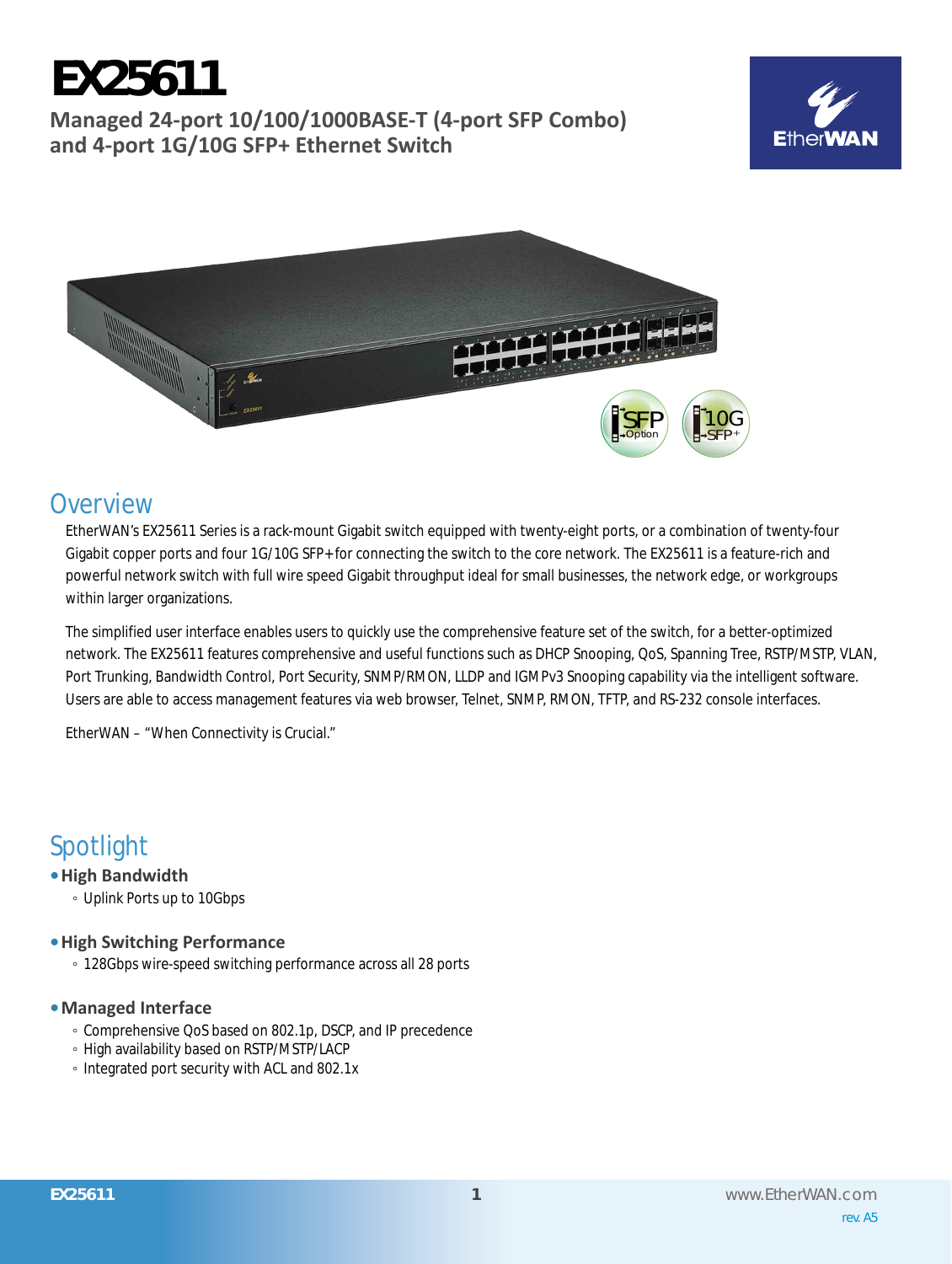### Software Features

#### **Management**

#### **Interface**

- CLI, Telnet and Web Browser
- SNMP v1/v2c/v3
- • Firmware and configuration upgrade and backup via TFTP
- Supports DHCP Client, DHCP relay with DHCP option 82
- RMON (Remote monitoring): group 1, 2, 3, 9
- Port mirroring: TX/RX and both
- • LLDP/LLDP-MED
- IPv4 and IPv6 dual stack

#### **Security**

- MAC Address by port security
- IP source guard: supports illegal IP address to specific port
- • Enable/disable port
- Storm control (broadcast, multicast and unicast types)
- IEEE 802.1x LAN access control
- Remote authentication through RADIUS and TACACS+
- SSH for CLI and Telnet security
- SSL for web security
- • ACL

#### **Quality of Service (QoS)**

- • Priority Queues: 8 queues per port
- Traffic classification based on IEEE 802.1p CoS, DSCP, WRR (Weighted Round Robin) and strict mode
- Rate Limiting (Ingress/Egress)
- Supports IPv6 applications (Web, Telnet, ping, SNTP, TFTP, SNMP and Syslog)

#### **Layer 2 Features**

- • Auto-negotiation for port speed and duplex mode
- Flow Control
	- IEEE 802.3x full duplex mode
	- Back-Pressure half duplex mode
- • Redundant Protocol
	- IEEE 802.1D Spanning Tree Protocol (STP)
	- IEEE 802.1w Rapid Spanning Tree Protocol (RSTP)
	- IEEE 802.1s Multiple Spanning Tree Protocol (MSTP)
- • VLANs
	- Port-based VLANs
- GVRP
- IEEE 802.1Q Tag VLANs
- Link Aggregation
	- Static Trunk (14 groups, 8 ports per group)
	- IEEE 802.3ad Link Aggregation Control Protocol
- • IGMP Snooping
	- IGMP Snooping v1/v2/v3
	- MLD v1/v2 Snooping
	- IGMP Querier and Proxy

#### **Performance**

- Switching Capability: 128Gbps
- • Packet Buffer Size: 3Mbits
- MAC Address Table: 32K
- • Jumbo frame: 9K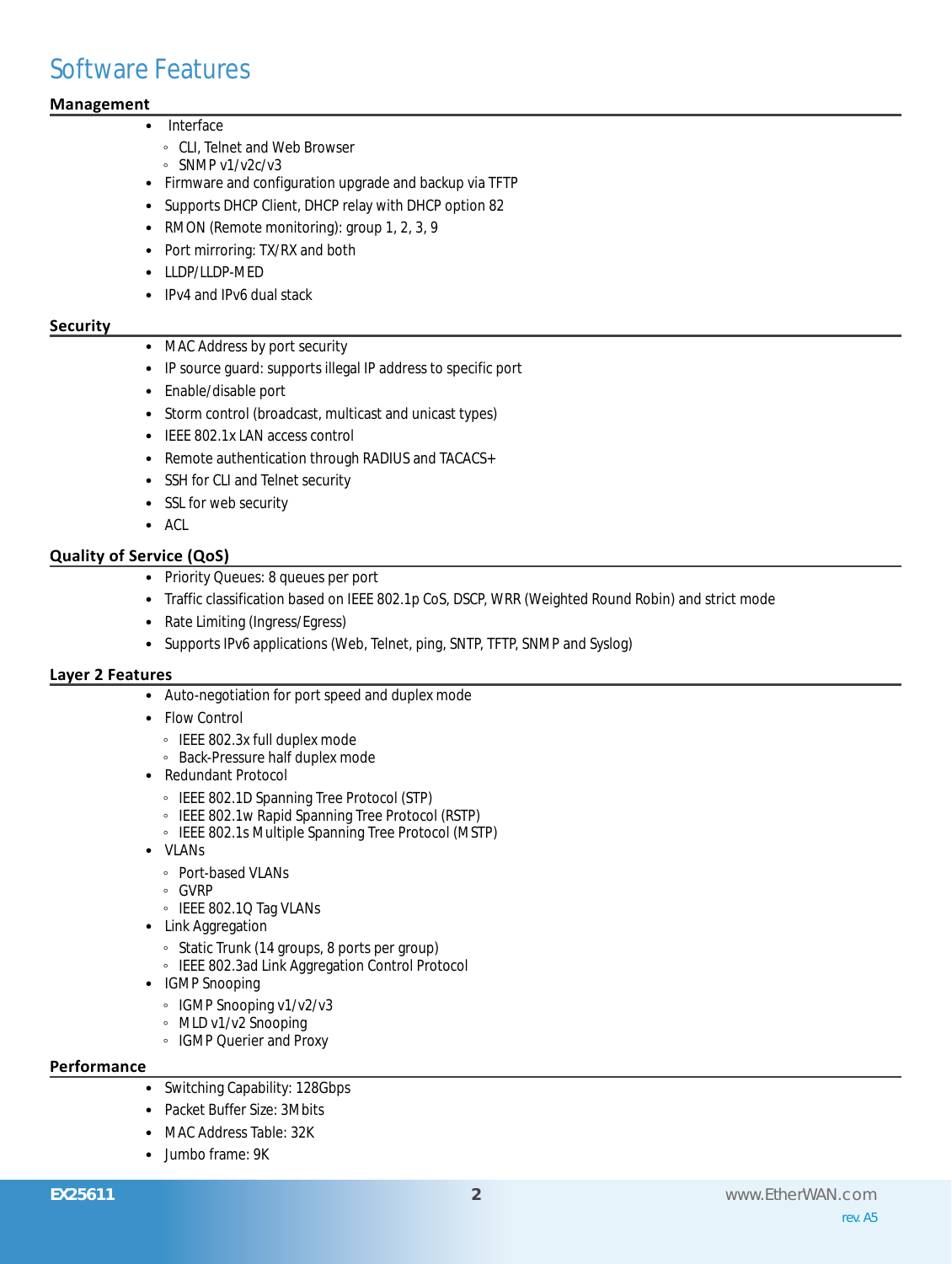## Hardware Specifications

#### **Technology**

- **Standards** • IEEE 802.3 10BASE-T • IEEE 802.3u 100BASE-TX/100BASE-FX
- • IEEE 802.3ab 1000BASE-T
- • IEEE 802.3z 1000BASE-SX/1000BASE-LX
- IEEE 802.3x Full duplex and flow control
- • IEEE 802.1p QoS
- IEEE 802.1Q Tag VLANs
- IEEE 802.1s MSTP
- IEEE 802.1w RSTP
- • IEEE 802.1x Port-based Network Access Control
- IEEE 802.3ad LACP

#### **Forward and Filtering Rate**

- 14,880pps for 10Mbps
- 148,810pps for 100Mbps
- 1,488,100pps for 1000Mbps
- 14,880,952pps for 10Gbps

#### **Address Table Size**

• 32K MAC address

**Jumbo Frame**

 $•9K$ 

#### **Power**

**Input**

• 100 to 240VAC, 50/60Hz

**Power Consumption** • 47W Max.

#### **Mechanical**

**Casing**

• Metal Case

#### **Dimensions**

- 442 x 300 x 44mm (W x D x H)
	- (17.4" x 11.81" x 1.73")
- Standard 19" rack-mount size, one-unit-height

#### **Weight**

•  $3.\overline{9}$  Kg (8.6 lbs)

### **Installation**

• Rack mounting

#### **Interface**

#### **Ethernet Port**

- 10/100/1000BASE-T: 20 ports
- 10/1000/1000BASE-T/SFP combo: 4 ports
- $\bullet$  10G SFP+: 4 ports

#### **LED Indicators**

- Per Unit: System
- • Per Port: Link/ACT, SPEED

#### **Environment**

#### **Operating Temperature**

• 0 to 40°C (32 to 104°F)

#### **Storage Temperature**

• -10 to 70°C (14 to 158°F)

**Ambient Relative Humidity**

• 5% to 95% (non-condensing)

#### **Regulatory Approvals**

#### **ISO**

• Manufactured in an ISO 9001 facility

#### **EMI**

**CE Mark Class A FCC Part 15 Class A VCCI Class A**